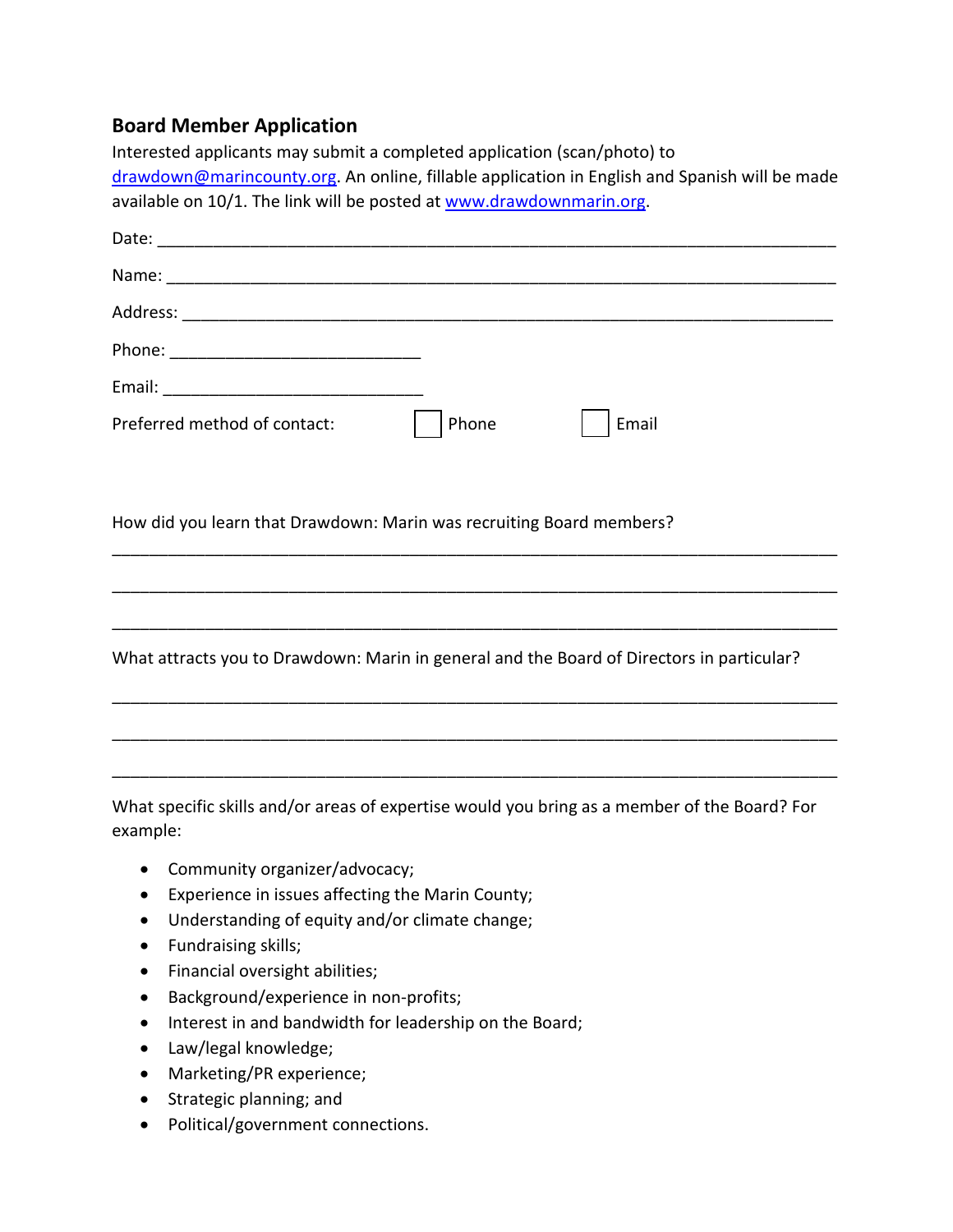Describe skills and areas of expertise below.

What would you like to get out of your experience on the Board?

What fresh ideas do you have for ways the Board can meet and exceed fundraising goals, strengthen their relationship with the community, build strong relationships with fellow Board members, or other ideas to ensure the new Board functions well?

\_\_\_\_\_\_\_\_\_\_\_\_\_\_\_\_\_\_\_\_\_\_\_\_\_\_\_\_\_\_\_\_\_\_\_\_\_\_\_\_\_\_\_\_\_\_\_\_\_\_\_\_\_\_\_\_\_\_\_\_\_\_\_\_\_\_\_\_\_\_\_\_\_\_\_\_\_\_

\_\_\_\_\_\_\_\_\_\_\_\_\_\_\_\_\_\_\_\_\_\_\_\_\_\_\_\_\_\_\_\_\_\_\_\_\_\_\_\_\_\_\_\_\_\_\_\_\_\_\_\_\_\_\_\_\_\_\_\_\_\_\_\_\_\_\_\_\_\_\_\_\_\_\_\_\_\_

\_\_\_\_\_\_\_\_\_\_\_\_\_\_\_\_\_\_\_\_\_\_\_\_\_\_\_\_\_\_\_\_\_\_\_\_\_\_\_\_\_\_\_\_\_\_\_\_\_\_\_\_\_\_\_\_\_\_\_\_\_\_\_\_\_\_\_\_\_\_\_\_\_\_\_\_\_\_

\_\_\_\_\_\_\_\_\_\_\_\_\_\_\_\_\_\_\_\_\_\_\_\_\_\_\_\_\_\_\_\_\_\_\_\_\_\_\_\_\_\_\_\_\_\_\_\_\_\_\_\_\_\_\_\_\_\_\_\_\_\_\_\_\_\_\_\_\_\_\_\_\_\_\_\_\_\_

\_\_\_\_\_\_\_\_\_\_\_\_\_\_\_\_\_\_\_\_\_\_\_\_\_\_\_\_\_\_\_\_\_\_\_\_\_\_\_\_\_\_\_\_\_\_\_\_\_\_\_\_\_\_\_\_\_\_\_\_\_\_\_\_\_\_\_\_\_\_\_\_\_\_\_\_\_\_

\_\_\_\_\_\_\_\_\_\_\_\_\_\_\_\_\_\_\_\_\_\_\_\_\_\_\_\_\_\_\_\_\_\_\_\_\_\_\_\_\_\_\_\_\_\_\_\_\_\_\_\_\_\_\_\_\_\_\_\_\_\_\_\_\_\_\_\_\_\_\_\_\_\_\_\_\_\_

\_\_\_\_\_\_\_\_\_\_\_\_\_\_\_\_\_\_\_\_\_\_\_\_\_\_\_\_\_\_\_\_\_\_\_\_\_\_\_\_\_\_\_\_\_\_\_\_\_\_\_\_\_\_\_\_\_\_\_\_\_\_\_\_\_\_\_\_\_\_\_\_\_\_\_\_\_\_

\_\_\_\_\_\_\_\_\_\_\_\_\_\_\_\_\_\_\_\_\_\_\_\_\_\_\_\_\_\_\_\_\_\_\_\_\_\_\_\_\_\_\_\_\_\_\_\_\_\_\_\_\_\_\_\_\_\_\_\_\_\_\_\_\_\_\_\_\_\_\_\_\_\_\_\_\_\_

\_\_\_\_\_\_\_\_\_\_\_\_\_\_\_\_\_\_\_\_\_\_\_\_\_\_\_\_\_\_\_\_\_\_\_\_\_\_\_\_\_\_\_\_\_\_\_\_\_\_\_\_\_\_\_\_\_\_\_\_\_\_\_\_\_\_\_\_\_\_\_\_\_\_\_\_\_\_

\_\_\_\_\_\_\_\_\_\_\_\_\_\_\_\_\_\_\_\_\_\_\_\_\_\_\_\_\_\_\_\_\_\_\_\_\_\_\_\_\_\_\_\_\_\_\_\_\_\_\_\_\_\_\_\_\_\_\_\_\_\_\_\_\_\_\_\_\_\_\_\_\_\_\_\_\_\_

\_\_\_\_\_\_\_\_\_\_\_\_\_\_\_\_\_\_\_\_\_\_\_\_\_\_\_\_\_\_\_\_\_\_\_\_\_\_\_\_\_\_\_\_\_\_\_\_\_\_\_\_\_\_\_\_\_\_\_\_\_\_\_\_\_\_\_\_\_\_\_\_\_\_\_\_\_\_

\_\_\_\_\_\_\_\_\_\_\_\_\_\_\_\_\_\_\_\_\_\_\_\_\_\_\_\_\_\_\_\_\_\_\_\_\_\_\_\_\_\_\_\_\_\_\_\_\_\_\_\_\_\_\_\_\_\_\_\_\_\_\_\_\_\_\_\_\_\_\_\_\_\_\_\_\_\_

Are you able to make a minimum 2-year commitment to the Drawdown: Marin Board, including attending bi-monthly board meetings (day/time to be determined), actively participating in board sub-committees, and working on special projects? *The full Board will meet 6 times per year for a to-be determined amount of time, likely 2 hours per meeting. Various subcommittees will be formed and will require additional time commitment outside of regular, full Board meetings.* 

\_\_\_\_\_\_\_\_\_\_\_\_\_\_\_\_\_\_\_\_\_\_\_\_\_\_\_\_\_\_\_\_\_\_\_\_\_\_\_\_\_\_\_\_\_\_\_\_\_\_\_\_\_\_\_\_\_\_\_\_\_\_\_\_\_\_\_\_\_\_\_\_\_\_\_\_\_\_

\_\_\_\_\_\_\_\_\_\_\_\_\_\_\_\_\_\_\_\_\_\_\_\_\_\_\_\_\_\_\_\_\_\_\_\_\_\_\_\_\_\_\_\_\_\_\_\_\_\_\_\_\_\_\_\_\_\_\_\_\_\_\_\_\_\_\_\_\_\_\_\_\_\_\_\_\_\_

\_\_\_\_\_\_\_\_\_\_\_\_\_\_\_\_\_\_\_\_\_\_\_\_\_\_\_\_\_\_\_\_\_\_\_\_\_\_\_\_\_\_\_\_\_\_\_\_\_\_\_\_\_\_\_\_\_\_\_\_\_\_\_\_\_\_\_\_\_\_\_\_\_\_\_\_\_\_

\_\_\_\_\_\_\_\_\_\_\_\_\_\_\_\_\_\_\_\_\_\_\_\_\_\_\_\_\_\_\_\_\_\_\_\_\_\_\_\_\_\_\_\_\_\_\_\_\_\_\_\_\_\_\_\_\_\_\_\_\_\_\_\_\_\_\_\_\_\_\_\_\_\_\_\_\_\_

\_\_\_\_\_\_\_\_\_\_\_\_\_\_\_\_\_\_\_\_\_\_\_\_\_\_\_\_\_\_\_\_\_\_\_\_\_\_\_\_\_\_\_\_\_\_\_\_\_\_\_\_\_\_\_\_\_\_\_\_\_\_\_\_\_\_\_\_\_\_\_\_\_\_\_\_\_\_

 contribute financially or limited availability to attend meetings on specific days/times. Are there any barriers that exist to you serving on the Board? For example, inability to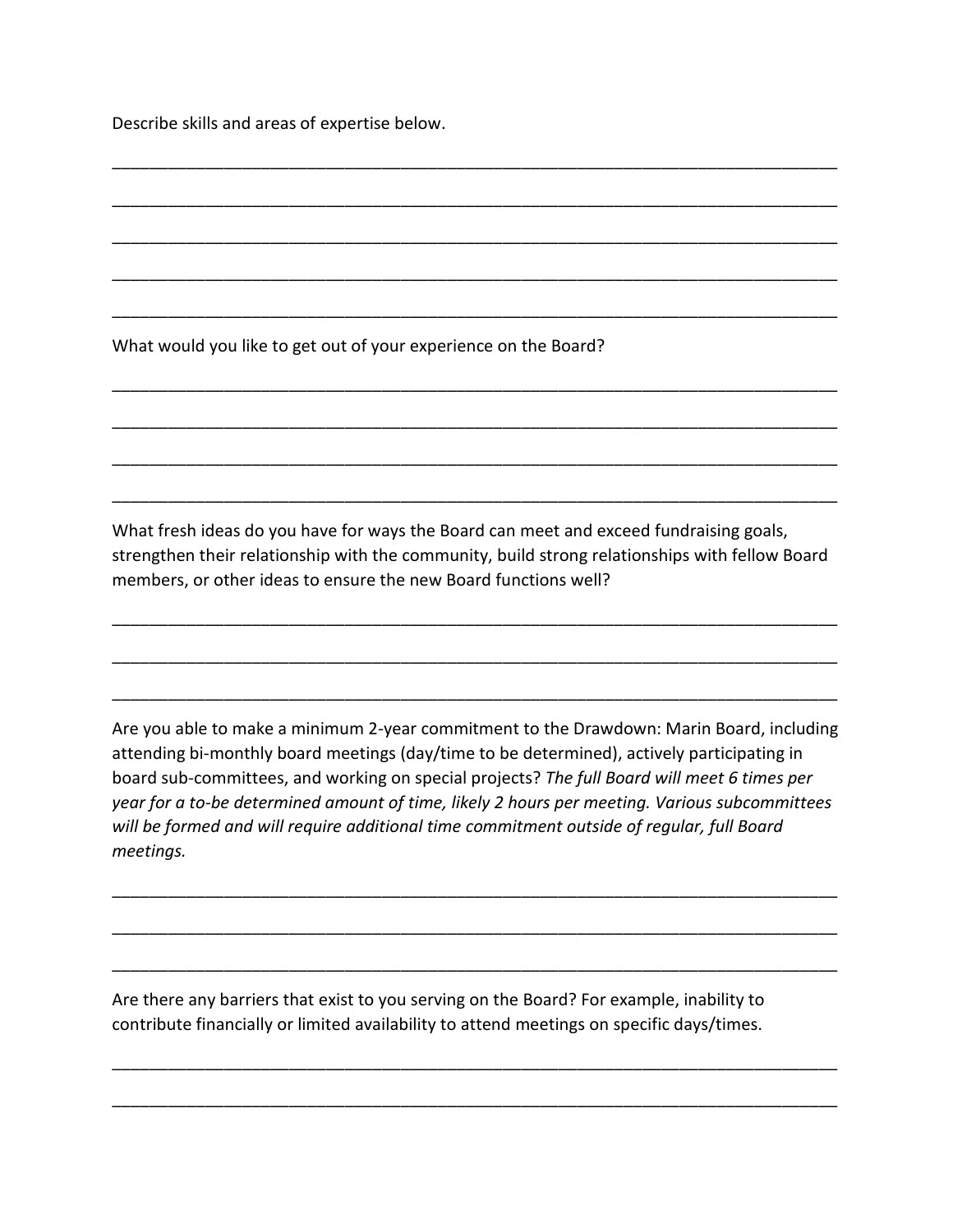Feel free to share any additional thoughts or information here.

\_\_\_\_\_\_\_\_\_\_\_\_\_\_\_\_\_\_\_\_\_\_\_\_\_\_\_\_\_\_\_\_\_\_\_\_\_\_\_\_\_\_\_\_\_\_\_\_\_\_\_\_\_\_\_\_\_\_\_\_\_\_\_\_\_\_\_\_\_\_\_\_\_\_\_\_\_\_ \_\_\_\_\_\_\_\_\_\_\_\_\_\_\_\_\_\_\_\_\_\_\_\_\_\_\_\_\_\_\_\_\_\_\_\_\_\_\_\_\_\_\_\_\_\_\_\_\_\_\_\_\_\_\_\_\_\_\_\_\_\_\_\_\_\_\_\_\_\_\_\_\_\_\_\_\_\_ \_\_\_\_\_\_\_\_\_\_\_\_\_\_\_\_\_\_\_\_\_\_\_\_\_\_\_\_\_\_\_\_\_\_\_\_\_\_\_\_\_\_\_\_\_\_\_\_\_\_\_\_\_\_\_\_\_\_\_\_\_\_\_\_\_\_\_\_\_\_\_\_\_\_\_\_\_\_ \_\_\_\_\_\_\_\_\_\_\_\_\_\_\_\_\_\_\_\_\_\_\_\_\_\_\_\_\_\_\_\_\_\_\_\_\_\_\_\_\_\_\_\_\_\_\_\_\_\_\_\_\_\_\_\_\_\_\_\_\_\_\_\_\_\_\_\_\_\_\_\_\_\_\_\_\_\_ \_\_\_\_\_\_\_\_\_\_\_\_\_\_\_\_\_\_\_\_\_\_\_\_\_\_\_\_\_\_\_\_\_\_\_\_\_\_\_\_\_\_\_\_\_\_\_\_\_\_\_\_\_\_\_\_\_\_\_\_\_\_\_\_\_\_\_\_\_\_\_\_\_\_\_\_\_\_

Please attach a copy of your resume (if you have one).

*THANK YOU for your interest in Drawdown: Marin!* 

## **OPTIONAL DEMOGRAPHIC INFORMATION**

*Drawdown: Marin does not and shall not discriminate on the basis of race, color, religion (creed), gender, gender expression, age, national origin (ancestry), disability, marital status, sexual orientation, or military status, in any of its activities or operations.* 

Please specify your ethnicity:

| White                              |
|------------------------------------|
| Hispanic or Latino                 |
| <b>Black or African American</b>   |
| Native American or American Indian |
| Asian / Pacific Islander           |
| Other                              |
| Decline to state                   |
|                                    |

What is your age?

|                          | $\boxed{\phantom{1}}$ 18-24 years old |
|--------------------------|---------------------------------------|
|                          | $\Box$ 25-34 years old                |
| $\overline{\phantom{0}}$ |                                       |

- 34 years old
- $\overline{35}$ -44 years old
- 45-54 years old
- 55-64 years old
- 65-74 years old